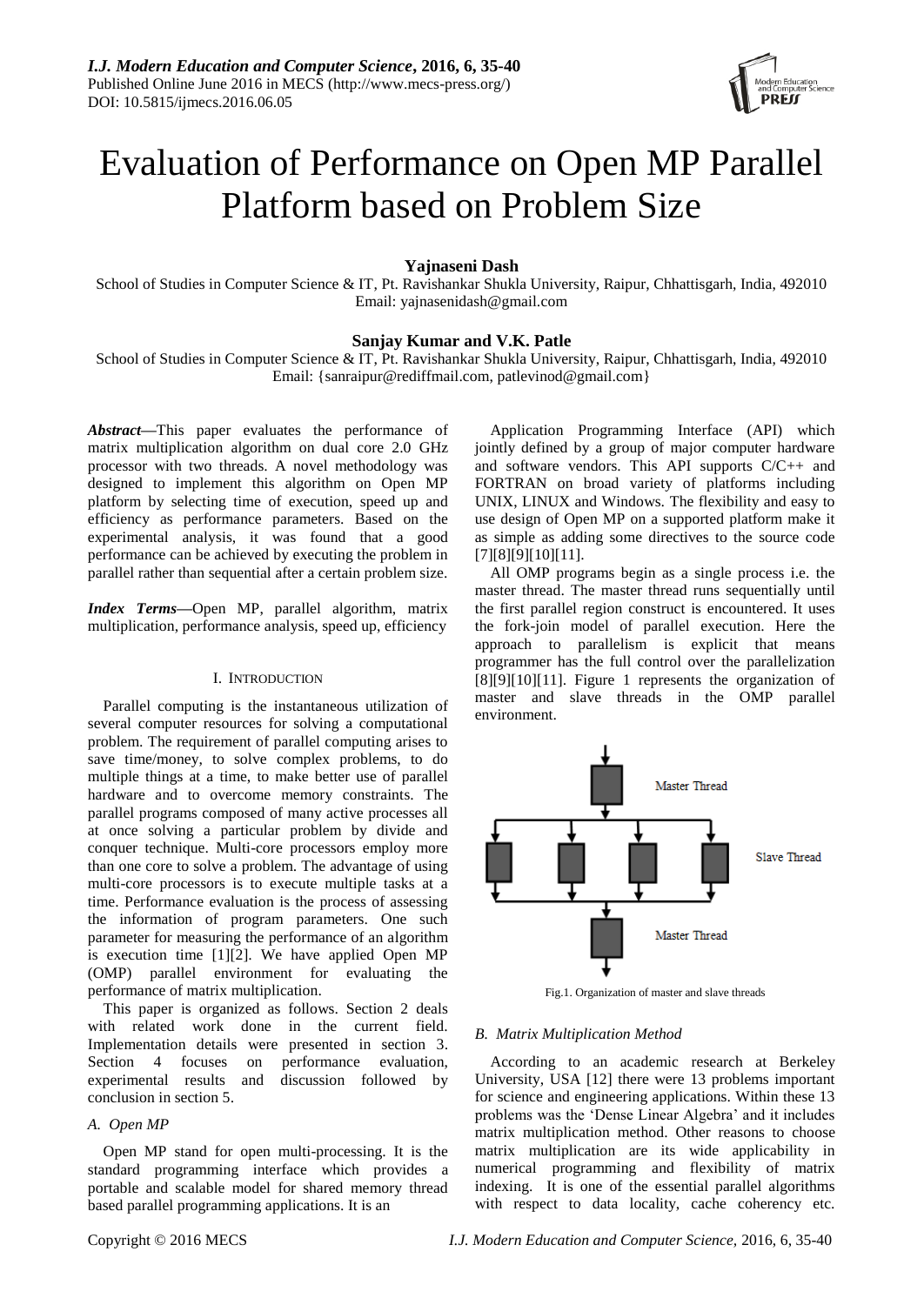[13][14]. The problem of computing the product  $C = AxB$ of two large (A and B), dense, matrices was considered.

## II. RELATED WORK

Parallel computing has gained its popularity since 80"s after the development of supercomputers with massively parallel architectures. There are several parallel computing platforms such as Open MP, Message passing Interface (MPI), Parallel Virtual Machine (PVM), Compute Unified Device Architecture (CUDA), parallel MATLAB etc. In the current study, we have selected OMP parallel environment for evaluating performance of matrix multiplication algorithm.

Various researches have been carried out to assess the performance of different algorithms in parallel platform since the last decade. Dash et al. provided the overview of optimization techniques applicable for matrix multiplication algorithm [1]. The performance analysis of the matrix multiplication algorithm was studied by using MPI [3]. In a previous study, matrix multiplication problem has also been studied to recognize the effect of problem size on parallelism. But this study was limited to a smaller sample size [4]. Several studies [5][6][7] were carried out for evaluating the performance of matrix multiplication algorithm on multi-core processors by using OMP environment. In similar studies reported in papers [4][5][6][7], where efficiency was not calculated. We have calculated efficiency as one of the performance evaluation parameter. Earlier research was carried out for comparatively on smaller sample sizes. However matrix size up to 5000x5000 was considered for evaluating the performance in the current study.

#### III. IMPLEMENTATION DETAILS

A sequential matrix multiplication algorithm was implemented in OMP and executed in Fedora 17 Linux operating system. The parallel codes have been written using OMP and executed in Intel core2duo processors with dual core for two threads only. The running time of the algorithm on different processors was noted down and the performance measures (speed up, efficiency) of the systems were evaluated accordingly.

#### *A. Implementation using multi-core processor*

The algorithm was implemented using OMP parallel environment using a multi-core processor. To overcome the limitations of single core processors, which rapidly reach the physical limits of possible complexity and speed, currently multi-core processors are becoming the new industry trend. In view of applicability, a multi-core processor has acquired more than 20% of the new Top 500 supercomputer list [15]. The shifting trend to decrease the size of chips while increasing the number of transistors that they contain has led to enhanced computer performance and reduction in cost. Manufacturers like AMD, IBM, Intel, and Sun have also moved towards production of chips with multiple cooler-running, more energy-efficient processing cores for servers, desktops, and laptops instead of one increasingly powerful core. Though speed factor can be compromised sometimes by use of multi-core chips than single-core models, but adhering to Moore's law they improve overall performance by handling more work in parallel [16]. Program for matrix multiplication was run in following environment. The multi-core processor which was used in this work with hardware descriptions are presented in the Table1 as follows.

Table 1. Multicore Processor with Specifications

| Components              | Specifications                           |  |
|-------------------------|------------------------------------------|--|
| Model                   | Lenovo 3000 G430                         |  |
| <b>Processor Cores</b>  | Dual core                                |  |
| Processor               | Intel $TM$ Core2Duo CPU T5800 @ 2.00 GHz |  |
| <b>RAM</b>              | 3.00 GB (2.87 GB usable)                 |  |
| <b>Operating System</b> | 32-bit OS                                |  |

*B. Implementation in OMP*



Fig.2. Flow graph of OMP module

In our simulation, Fedora 17 Linux operating system with Intel Core2Duo (2.00 GHz) processor was used. On this system, matrix sizes of different orders ranging from 10x10 to 5000x5000 were multiplied without OMP and with OMP. Elements of matrices randomly generated using rand () function and for getting computational time omp\_get\_wtime () function was used in OMP. In OMP, when time computation is done without using pragma directive, it is called serial time whereas with pragma command it is called parallel time. In this section, all the necessary steps of implementing the algorithm in OMP are described. Figure 2 represents the flow graph of OMP module.

#### *C. Matrix multiplication without Open MP*

Step 1: Declare variables to store allocated memory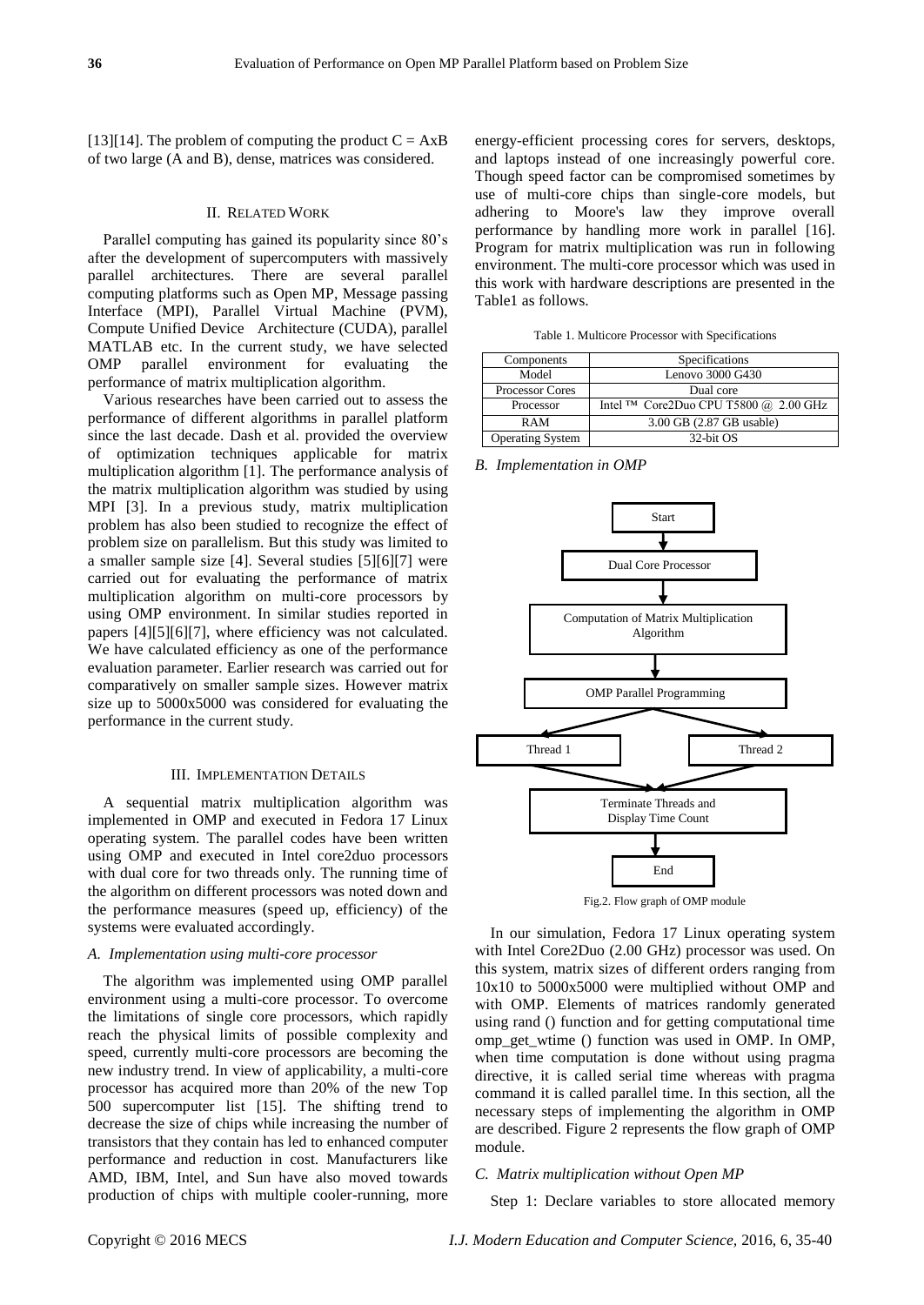Step 2: Declare variables to input matrix size

Step 3: Declare variable to calculate the time difference between the start and end of the execution.

Step 4: Enter dimension 'N' for 'NxN' matrix (10-5000)

Step 5: Allocate dynamic memory for matrix using malloc function.

Step 6: Initialize first and second matrix using randomization method.

for(i=0; i<n;  $++i$ ) { for $(j=0; j < n; ++j)$  {  $\arctan\left[\frac{i}{i}\right] = (\text{rand}(0, 0, 0))$ ;  $\ar{r2[i][j]} = (\text{rand}(0, 96, n));$ } Step 7: Start the timer. start =  $omp$  get wtime(); Step 9: Do naive matrix multiplication.

for(i=0; i<n;  $++i$ ) { for $(j=0; j < n; ++j)$  {  $temp = 0;$ for(k=0; k<n;  $\pm$ +k) {  $temp \leftarrow \text{arr1[i][k]} \times \text{arr2[k][j]};$  }  $arr3[i][j] = temp;$ }

```
 }
```
Step 10: End the timer.

end = omp\_get\_wtime();

Step 11: Calculate the difference in start and end time. Difference  $=$  (end  $-$  start) / Clocks Per Second. Step 12: Print the time required for program execution without OMP.

#### *D. Matrix multiplication with Open MP*

Step 1: Declare variables to store allocated memory

Step 2: Declare variables to input matrix size as i, j, k, n and temp.

Step 3: Declare variables to be used by Open MP function for finding the number of threads, maximum number of threads and number of processors that can be used in the execution of the program. Another function [omp\_in\_parallel()] of OMP was also employed to know whether the code execution occurring in parallel or not. This function return 1 if code is in parallel otherwise it returns 0.

Step 4: Declare variable to calculate the starting and ending time for computation.

Step 5: Enter dimension 'N' for 'NxN' matrix (10-5000)

Step 6: Allocate dynamic memory for matrix using malloc function.

Step 7: Initialize first and second matrix using randomization method.

```
for(i=0; i<n; ++i) {
      for(j=0; j<n; ++j) {
          \arctan\left[\frac{i}{i}\right] = (\text{rand}(0, \text{% n});\ar{r2[i][j]} = (\text{rand}(0, 96, n));Step 8: Start the timer.
```

```
start = comp\_get\_wtime;
```
Step 9: The Actual Parallel region starts here #pragma omp parallel for private ( nthreads, tid, maxt, procs, inpar)

{ /\*obtain thread number\*/  $tid = comp\_get\_thread\_num();$ /\* only master thread does this \*/ if  $(tid == 0)$ { printf ("Threads %d getting environment info...\n", tid); Step 10: Get environment information  $maxt = comp\_get\_max\_threads()$ ;  $n$ threads =  $omp\_get\_num\_threads()$ ; procs= omp\_get\_num\_procs(); inpar= omp\_in\_parallel(); } Step 11: Print environment information printf ("Maximum threads = %d\n", maxt); printf ("Number of threads = %d\n", nthreads); printf ("Number of processors = %d\n", procs); printf ("In parallel? = %d\n", inpar); }

Step 12: Do naive matrix multiplication using parallel pragma directive of OMP.

```
 #pragma omp parallel for private (i, j, k, temp)
for(i=0; i<n; ++i) {
     for(i=0; i\leq n; ++i) {
        temp = 0:
        for(k=0; k<n; \pm+k) {
            temp \leftarrow \text{arr1}[i][k] \times \text{arr2}[k][i]; }
        \arctan\left(\frac{1}{i}\right) = \text{temp};
      }
   }
```
Step 13: End the timer.

}

 $end = comp\_get\_wtime$ ;

Step 14: Calculate the difference in start and end time. Difference = (end – start) / Clocks\_Per\_Second;

Step 15: Print the time required for program execution with OMP.

#### IV. PERFORMANCE EVALUATION

The performance measures are employed to know the timeliness, efficiency and quality of a particular system. Here two performance measures i.e. speed up and efficiency are used in our study to evaluate the performance of matrix multiplication algorithm in OMP parallel environment.

#### *A. Performance Measures*

*Speedup:* Speedup is the ratio of the time required to execute a given program sequentially and the time required to execute the same problem in parallel as given in (1).

$$
SpeedUp(S) = \frac{OMPSequentialTime}{OMPParallelTime} \tag{1}
$$

}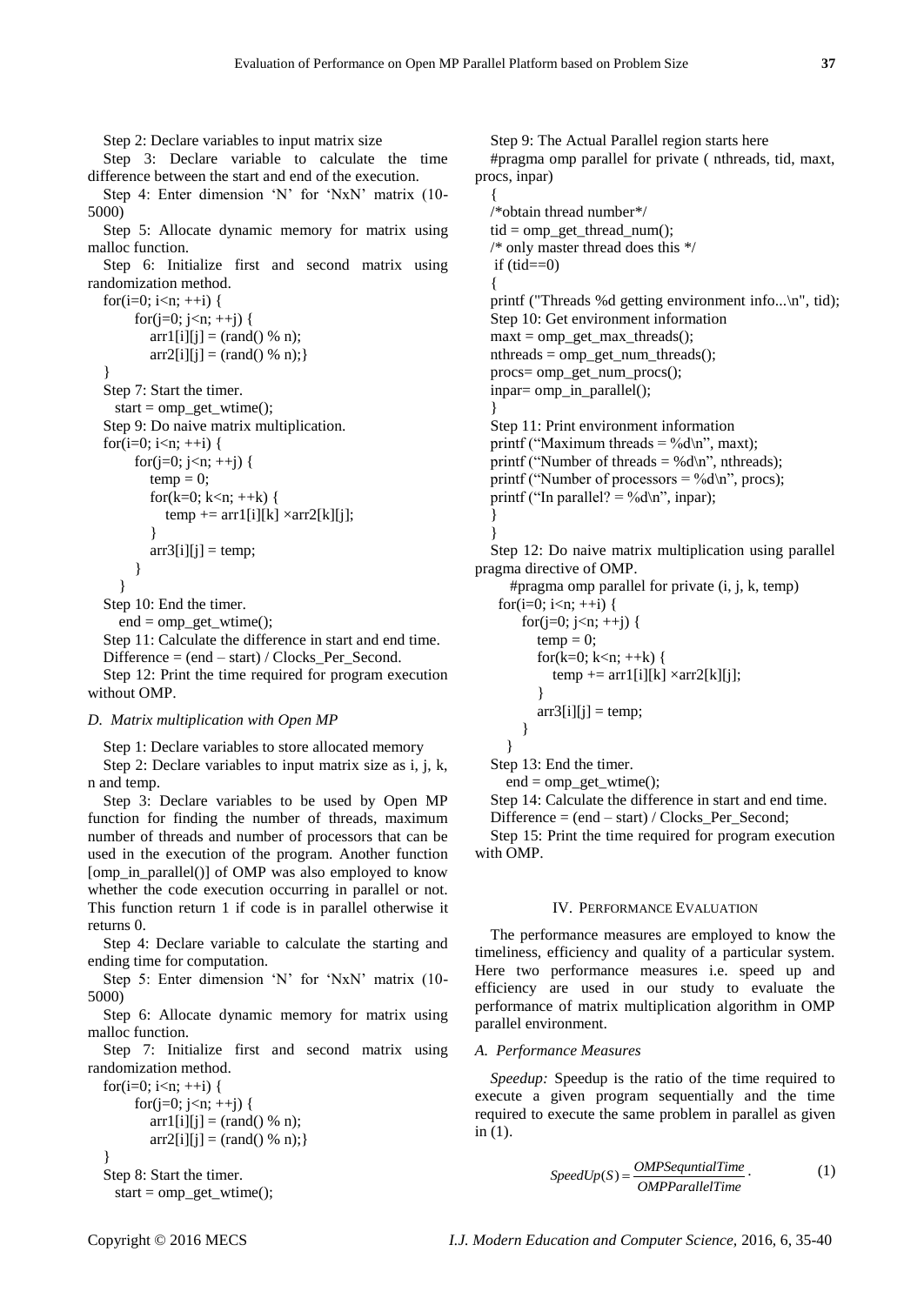*Efficiency:* It is one of the important metric used for performance measurement of parallel computer system. Efficiency metric is applied to find out how the resources of the parallel systems are being utilized. This is also called as degree of effectiveness. Here in this study, the numbers of processors are 2 as dual core systems have been used. The formula is given in (2).

$$
Efficiency(E) = \frac{OMPSpeedUp}{No.of\ Pr\ ocessors(2)}.
$$
 (2)

## *B. OMP Execution Time Results*

Computational execution times including both sequential and parallel run were recorded in Open MP parallel programming environment. These results were shown in Table 2 and a graph was plotted accordingly in Figure 3.

Table 2. Execution Time of OMP

| Matrix size | Sequential time | Parallel time |
|-------------|-----------------|---------------|
| 10x10       | 0.000046        | 0.000273      |
| 50x50       | 0.001535        | 0.001167      |
| 100x100     | 0.01327         | 0.009603      |
| 200x200     | 0.029811        | 0.021555      |
| 300x300     | 0.335226        | 0.228125      |
| 400x400     | 1.000831        | 0.667475      |
| 500x500     | 2.127931        | 1.421125      |
| 600x600     | 3.94911         | 2.539687      |
| 700x700     | 6.070147        | 3.931948      |
| 800x800     | 10.625654       | 6.459272      |
| 900x900     | 15.43963        | 9.550435      |
| 1000x1000   | 21.336303       | 13.137191     |
| 1500x1500   | 112.655111      | 69.802859     |
| 2000x2000   | 177.362122      | 112.565785    |
| 2500x2500   | 418.590416      | 188.201826    |
| 3000x3000   | 574.658692      | 298.450969    |
| 3500x3500   | 812.505873      | 465.223017    |
| 4000x4000   | 1328.852847     | 850.408619    |
| 4500x4500   | 1770.902282     | 1042.201657   |
| 5000x5000   | 2213.815603     | 1203.885703   |

Table2 illustrates the comparison of both the sequential and parallel time of the matrix multiplication algorithm. The highest sequential time required to execute 5000x5000 matrix sizes is 2213.815603 seconds whereas it has taken only 1203.885703 seconds for parallel execution using OMP.



Fig.3. Execution time of OMP

## *C. OMP Performance Results*

Speed up and efficiency measures were calculated to analyse the performance of matrix multiplication algorithm in Open MP programming platform. These results were presented in Table 3 and Figure 4.

| Matrix size | Speed up    | Efficiency  |
|-------------|-------------|-------------|
| 10x10       | 0.168498168 | 0.084249084 |
| 50x50       | 1.315338475 | 0.657669237 |
| 100x100     | 1.381859835 | 0.690929918 |
| 200x200     | 1.383020181 | 0.69151009  |
| 300x300     | 1.469483836 | 0.734741918 |
| 400x400     | 1.499428443 | 0.749714222 |
| 500x500     | 1.497356672 | 0.748678336 |
| 600x600     | 1.554959332 | 0.777479666 |
| 700x700     | 1.543801444 | 0.771900722 |
| 800x800     | 1.645023464 | 0.822511732 |
| 900x900     | 1.616641546 | 0.808320773 |
| 1000x1000   | 1.624114546 | 0.812057273 |
| 1500x1500   | 1.613903966 | 0.806951983 |
| 2000x2000   | 1.575630837 | 0.787815418 |
| 2500x2500   | 2.224157039 | 1.112078519 |
| 3000x3000   | 1.925471021 | 0.962735511 |
| 3500x3500   | 1.746486832 | 0.873243416 |
| 4000x4000   | 1.562605102 | 0.781302551 |
| 4500x4500   | 1.699193501 | 0.84959675  |
| 5000x5000   | 1.838891846 | 0.919445923 |
|             |             |             |

Table 3. Performance Metrics Results for OMP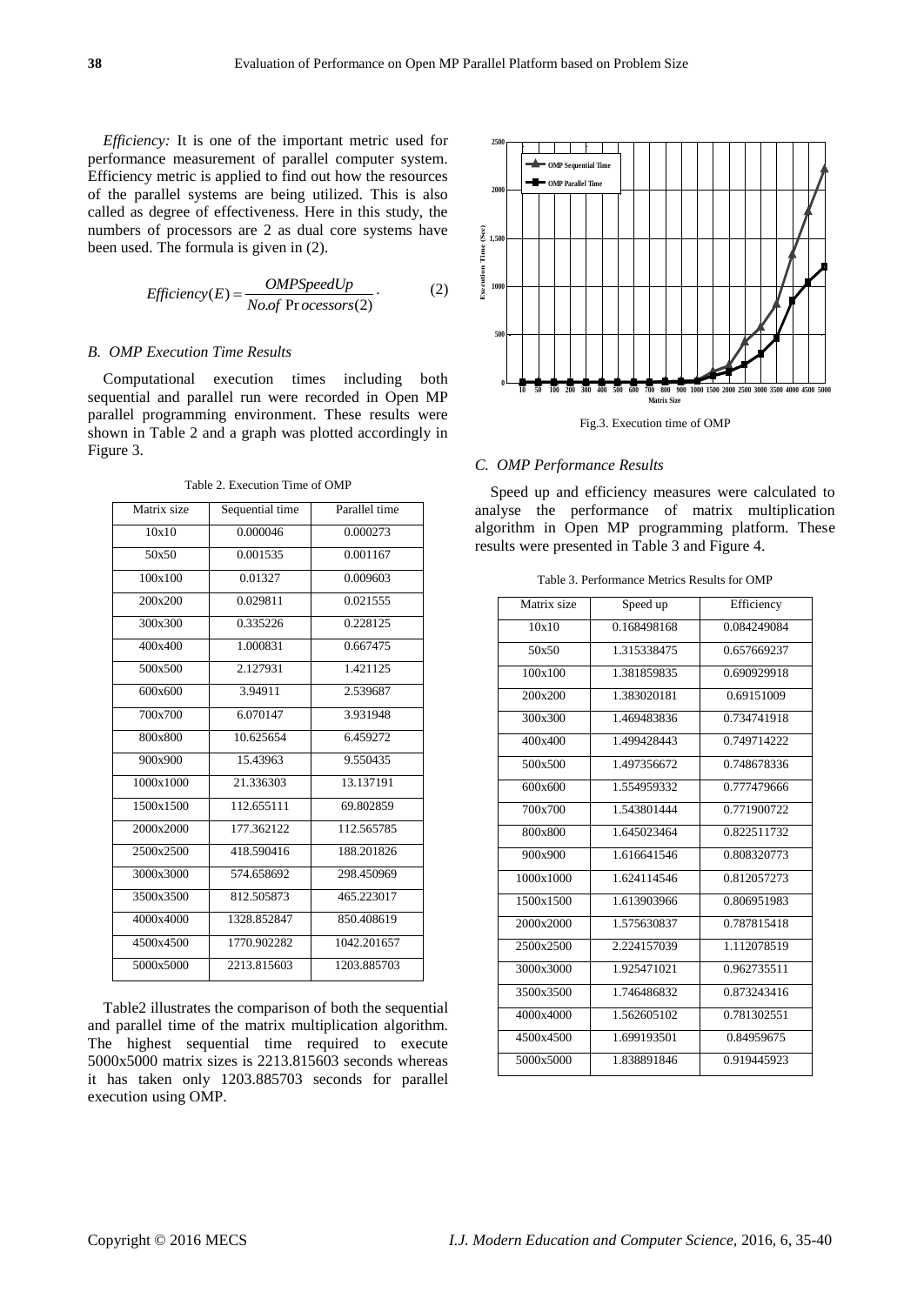## *D. Discussion*

A dataset of 10x10, 50x50, 100x100, 200x200, …., up to 5000x5000 was considered for performance evaluation purpose. It was observed from the study, that in OMP, the time required for the sequential execution of multiplication of 10x10 matrix size was less as compared to the parallel execution time. However, the parallel execution gives better result from 50x50 size matrix onwards. This signifies that the size of problem also matters in achieving better parallelism. The small problem size leads to a parallel slowdown phenomenon, which results from the communication bottleneck. This means parallelism should be adopted beyond a certain size of problem only [4]. In current case for OMP and 2.00 GHz processor, parallelism is effective only after 50x50 matrix multiplication. Thus, effective parallelism can be achieved after 50x50 matrix size in OMP. It was also observed that speed up and efficiency both increase slowly with matrix size (problem size).

From this study it has been found that  $\rightarrow$ 

- 1) ST < PT (for below 50x50 matrix size)
- 2)  $ST > PT$  (for above 50x50 matrix size)

Here, ST denotes sequential time and PT denotes parallel time.



Fig.4. Performance of OMP

## V. CONCLUSION

OMP is a great tool for parallel computing environment having richness of functionalities. In this study, it was observed that the parallel algorithm cannot perform better than sequential algorithm when data set size is small. However, as we increase the size of the data set the execution of parallel algorithm starts performing better and provides much better outcomes than the sequential execution.

#### **REFERENCES**

- [1] Y. Dash, S. Kumar, V.K Patle. , "A Survey on Serial and Parallel Optimization Techniques Applicable for Matrix Multiplication Algorithm," American Journal of Computer Science and Engineering Survey (AJCSES), vol 3, issue 1, Feb 2015.
- [2] K. Hwang, N. Jotwani, "Advanced Computer Architecture", Tata McGraw Hill education Private Limited, Second Edition, 2001.
- [3] J. Ali, R.Z. Khan, "Performance Analysis of Matrix Multiplication Algorithms Using MPI," International Journal of Computer Science and Information Technologies (IJCSIT), vol. 3 (1), pp. 3103 -3106, 2012.
- [4] R. Patel, S. Kumar, "Effect of problem size on parallelism", Proc. of 2nd International conference on Biomedical Engineering & Assistive Technologies at NIT Jalandhar, pp. 418-420, 2012.
- [5] S.K. Sharma, K. Gupta, "Performance Analysis of Parallel Algorithms on Multi-core System using OpenMP Programming Approaches", International Journal of Computer Science, Engineering and Information Technology (IJCSEIT), vol.2, No.5, 2012.
- [6] S. Kathavate, N.K. Srinath, "Efficiency of Parallel Algorithms on Multi Core Systems Using OpenMP," International Journal of Advanced Research in Computer and Communication Engineering, Vol. 3, Issue 10, pp. 8237-8241, October 2014..
- [7] P. Kulkarni, S. Pathare, "Performance analysis of parallel algorithm over sequential using OpenMP," IOSR Journal of Computer Engineering (IOSR-JCE), Volume 16, Issue 2, pp. 58-62.
- [8] P. Graham, "OpenMP: A Parallel Programming Model for Shared Memory Architectures," Edinburgh Parallel Computing Centre, The University of Edinburgh, Version 1.1, March 1999.
- [9] M. J. Quinn, " Parallel Programming in C with MPI and OpenMP," McGraw Hill, 1st edition, 2004
- [10] Uusheikh, "Begin Parallel Programming with OpenMP" CPOL Malaysia 5 Jun 2007.
- [11] OpenMP: https://computing.llnl.gov/tutorials/openMP/.
- [12] K. Asanovic, R. Bodik, B. Catanzaro et al., "The landscape of parallel computing research: A view from Berkeley," Technical Report UCB/EECS-2006-183, EECS Department, University of California, Berkeley, December 2006.
- [13] K. Thouti, S.R. Sathe, "Comparison of OpenMP and OpenCL Parallel processing Technologies", UACSA, vol. 3, issue 4, pp. 56-61, 2012.
- [14] R. Choy, A. Edelman, "Parallel MATLAB: Doing it Right," Computer Science AI Laboratory, Massachusetts Institute of Technology, Cambridge, MA 02139.
- [15] L.Chai, "Understanding the Impact of Multi-Core Architecture in Cluster Computing: A Case Study with Intel Dual-Core System," Seventh IEEE International Symposium on Cluster Computing and the Grid, pp 471- 478, 14-17 May 2007.
- [16] D. Geer, "Chip makers turn to multicore processors," Computer, IEEE Explore, Vol.38, May 2005, pp 11-13.